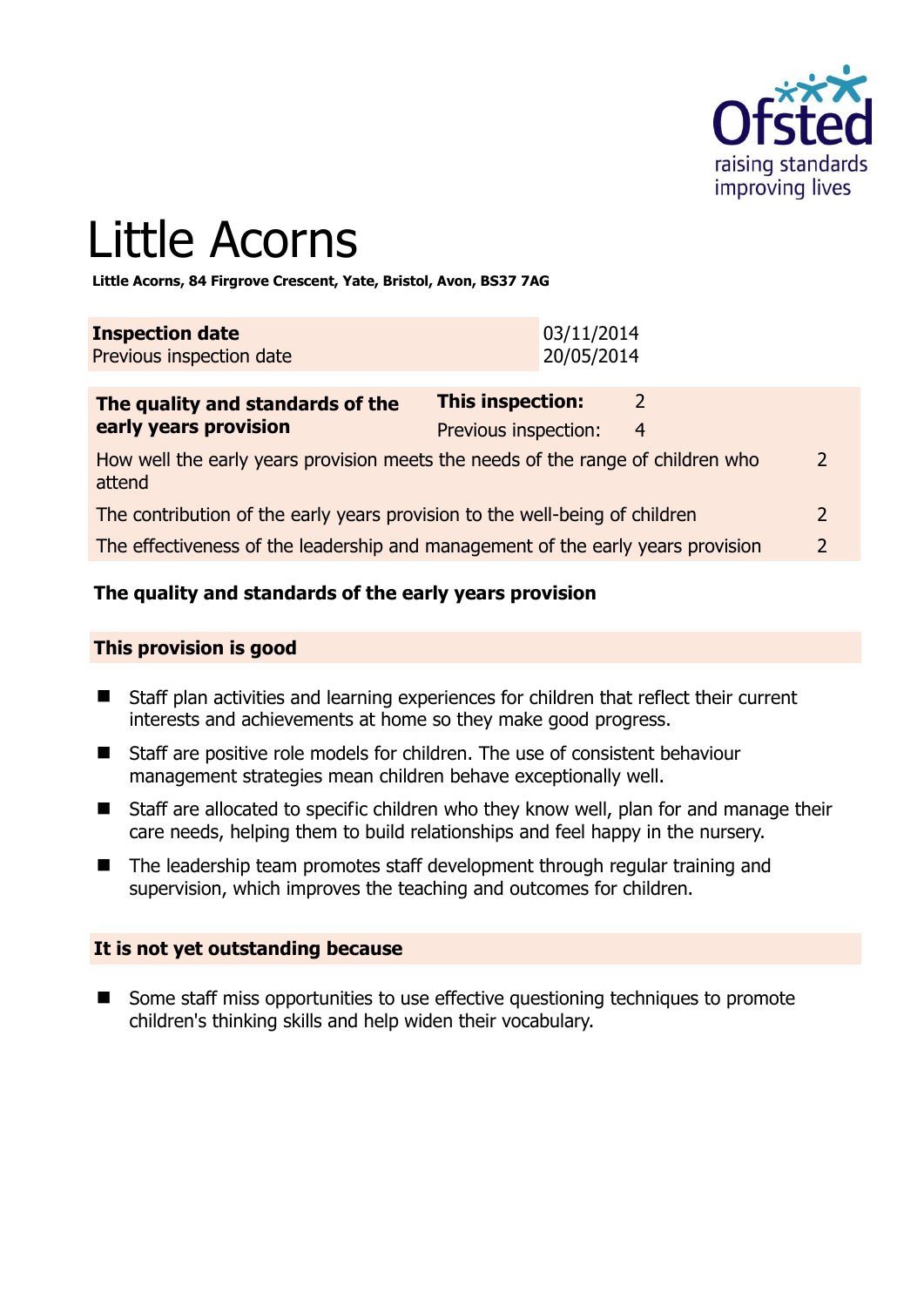# **Information about this inspection**

Inspections of registered early years provision are:

- $\bullet$  scheduled at least once in every inspection cycle the current cycle ends on 31 July 2016
- scheduled more frequently where Ofsted identifies a need to do so, for example where provision was previously judged inadequate
- **•** brought forward in the inspection cycle where Ofsted has received information that suggests the provision may not be meeting the legal requirements of the Early Years Foundation Stage or where assessment of the provision identifies a need for early inspection
- **•** prioritised where we have received information that the provision is not meeting the requirements of the Early Years Foundation Stage and which suggests children may not be safe
- scheduled at the completion of an investigation into failure to comply with the requirements of the Early Years Foundation Stage.

# **Inspection activities**

- The inspector observed activities in the playrooms and the outside learning environment.
- The inspector looked at documentation including a sample of children's records, planning and records to check staff suitability.
- The inspector took account of the views of parents and carers spoken to on the day of the inspection and of the provider's self-evaluation.
- The inspector held meetings with some of the leaders and managers of the nursery.
- The inspector completed a joint observation with the manager of the nursery.

# **Inspector**

Dominique Bird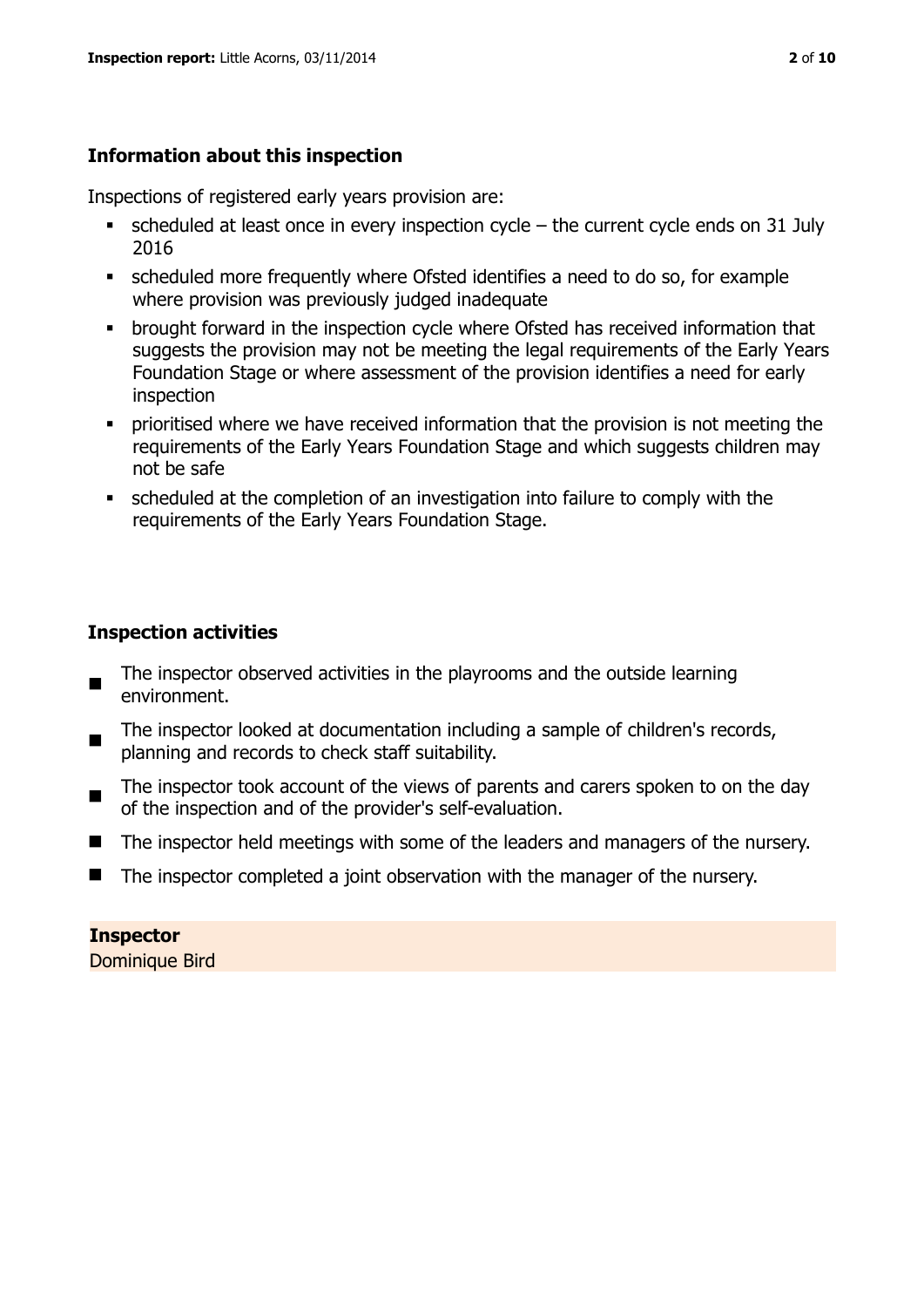#### **Full report**

#### **Information about the setting**

Little Acorns Day Nursery registered in 2006 and is one of seven nurseries owned by a private partnership. It operates from a converted shop.. Children in the toddler age range have access to a playroom, sleep room and changing facilities on the ground floor. Children aged three to five years have use of a main playroom, a smaller quiet room and toilets on the ground floor. Babies have use of a room on the first floor. The premises also include an office and a kitchen. Children have access to an enclosed rear garden. The nursery is open each weekday from 7.30am until 6pm excluding Bank Holidays and a week between Christmas and New Year. The nursery is registered on the Early Years Register. There are currently 51 children on roll. Staff support children who are learning English as an additional language. Children attend from surrounding areas. The nursery receives funding for the provision of free early education to children aged three and four. The nursery employs 11 members of staff who work directly with the children. The majority hold relevant childcare qualifications at level 3 and above and one holds Early Years Professional Status.

#### **What the setting needs to do to improve further**

#### **To further improve the quality of the early years provision the provider should:**

■ make greater use of opportunities during children's play and activities to increase their thinking skills and promote further their language development by, for example, using skilful questioning techniques and giving children time to respond.

#### **Inspection judgements**

#### **How well the early years provision meets the needs of the range of children who attend**

Children settle quickly at the nursery and are keen to explore the interesting and stimulating play activities both indoors and outdoors. Staff work with the parents when children first start to find out about each child's interests and stages of development. Staff know children well and have a good understanding of how they learn and how to promote their learning and development. Staff carry out ongoing observations and use this information to plan activities so that they are of interest and relevant to the children. This is helping children move on to the next stage in their development. Staff use successful assessment systems to identify children's strengths and areas to develop This information enables staff to organise specific learning activities to best support children's learning and development. Parents receive regular information about their child's progress and are encouraged to share their thoughts of their children from home using 'wow stickers'. Staff invite parents to meetings so that they can discuss their child's learning journal and the progress that they are making. Overall, partnerships with parents are well established. Staff get to know children's wider family members and work hard to offer useful advice to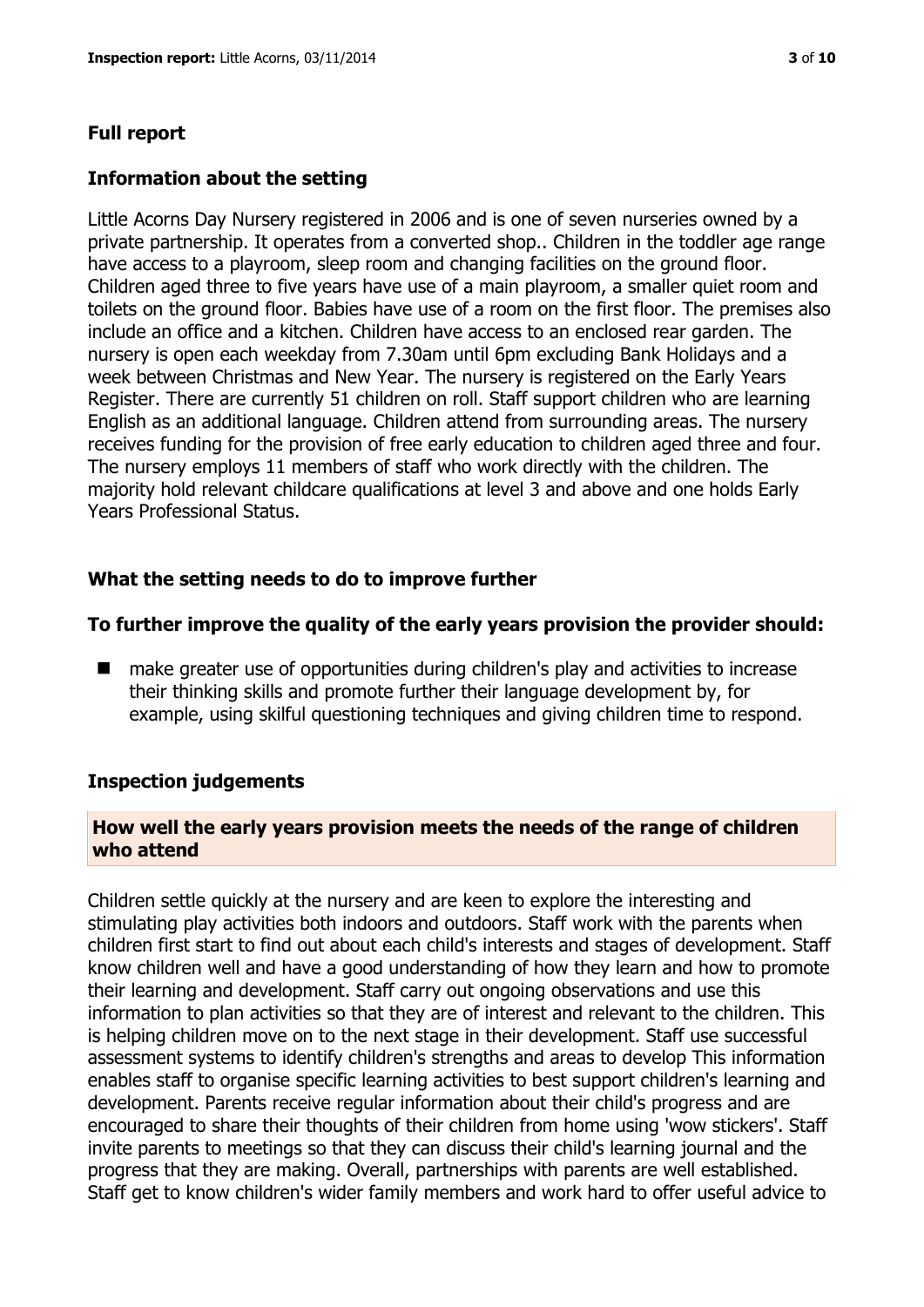parents. For example, they offer some support with toilet training for parents to use at home.

Staff follow children's lead in play and pay attention to their ideas and interests. The quality of teaching is good and as a result, children are making good progress in all areas of their learning and development. Children take part in a wide range of activities. Babies have great fun joining in a sensory play activity. They giggle in excitement and explore a variety of musical, wooden and metal objects using all of their senses. Staff are particularly skilled in using sign language to support children's communication and language. For example, staff and children use signs for everyday things during daily routines; they sing, 'Hello' songs and the staff member signs key phrases, such as 'It is nice to see you here'. This triggers children to join in and helps them follow the routine of the day. Staff introduce interesting things to the children, which captures their interest, such as fireworks. For example, children enjoy watching videos of fireworks on the computer. Staff use this as an opportunity to teach children new vocabulary as they model descriptive words for children to use independently, for example, 'Crackle' and, 'Flash'. Staff use additional strategies to support those children who are learning English as an additional language or have special educational needs and/or disabilities. For example, staff use pictures and picture timelines to help children follow the routine and make independent choices. Children are confident communicators as they chat to their friends and join in with group conversations. However, some staff used too many questions that required single word responses, which did not stretch children's thinking. In addition, some staff did not give children enough time to think and respond. This means that children do not receive consistently high quality teaching needed to make rapid progress in their communication and language development.

Staff organise activities to help support children's social skills, such as circle time where each child is greeted, 'Good morning', in a variety of different languages. This promotes children's sense of belonging and awareness of other languages that people speak from around the world. Staff use these circle times to revisit previous learning with the children. They give children time to look outside at the weather and provide prompts to help children remember things. For example, staff ask children if they remember, 'What colour the sky is at night'. Consequently, children are acquiring the skills they need in preparation for the next stage in their learning.

#### **The contribution of the early years provision to the well-being of children**

The system for assigning a special member of staff to children is well established and used effectively to ensure children are happy and settled. For example, skilful key persons carry out settling-in visits and effectively engage with parents. As a result, parents share key information about their child for staff to use in early planning of care routines. Staff follow children's routines from home so that they have a continuity of care and review this regularly with parents to ensure it is kept up to date. This supports children exceptionally well as they confidently attend the settling-in visits at the nursery and form strong attachments with their special key person. Staff use picture books to help children feel confident in the new rooms as they move up through the nursery and involve parents in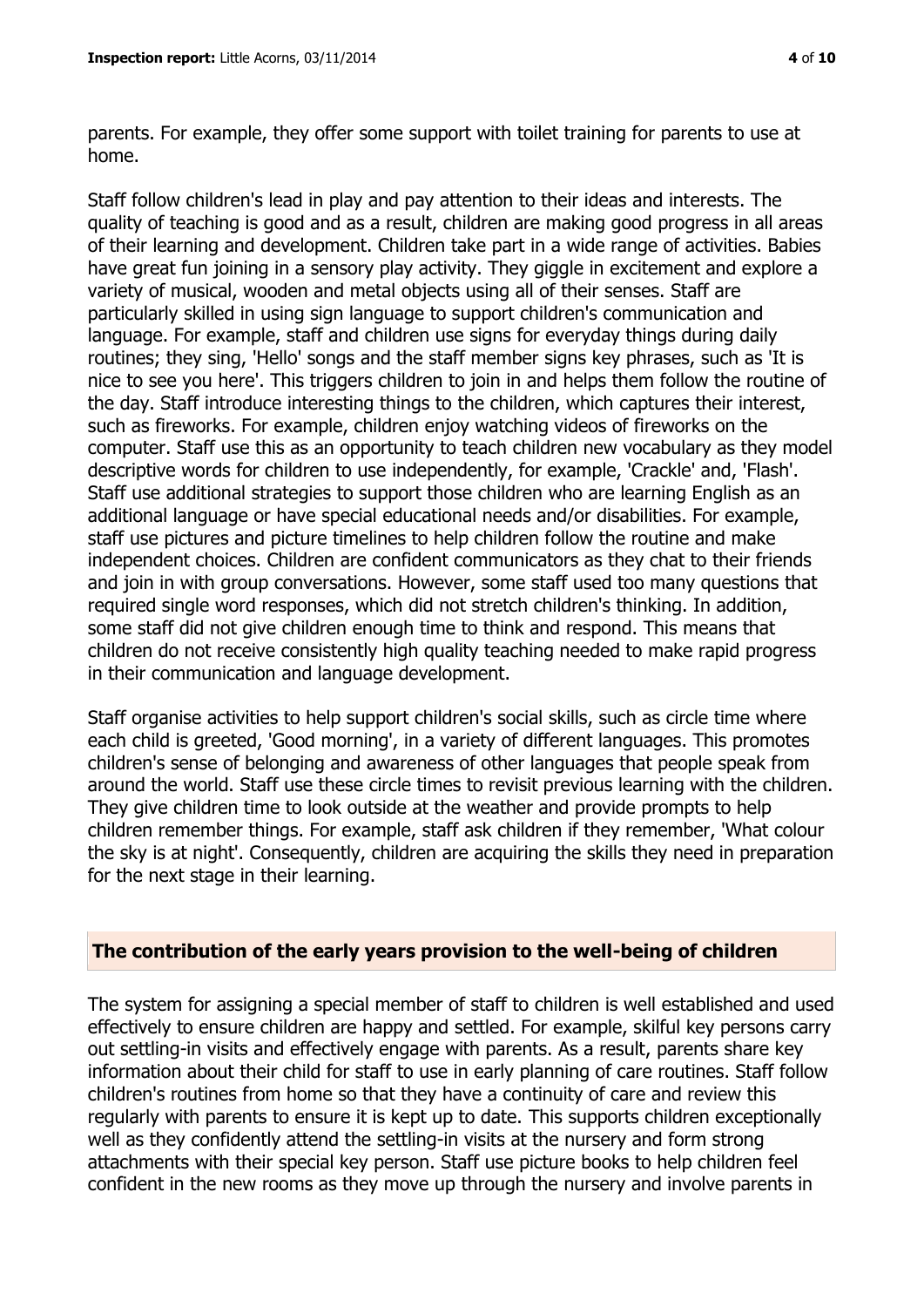this process. This careful planning helps to ease the move for those children who have complex learning needs and those who find change difficult. There are strong links with the local primary schools to enable a seamless move for the children when they start school. Nursery staff share information with the school staff and invite the class teachers to visit the nursery.

Children's behaviour is good. Staff are very respectful of children's play, giving them a five minute warning before they tidy away. Staff praise children effectively for their good behaviour. Staff manage children's behaviour calmly and consistently. For example, preschool children follow a set of promises. Children move up through the colours of the rainbow when they are seen keeping the promises. Staff share their attention respectfully between children teaching children to work together. As a result, children's play is productive. Occasionally, some staff do not wait for children to respond during conversations, which does not support fully children's self-esteem. Nevertheless, children have fun as they enjoy playing with their friends and with staff. For example, staff and children looked at worms in the garden, laughing together as they talked about them being, 'Wiggly' and, 'Tickly'. Children said, 'I think worms like to go to the beach in the sand', and another child said, 'You could take it in your bag'; they giggled together as they enjoyed making up silly stories.

The learning environments are inclusive and well organised to encourage children to make decisions for themselves. Displays are vibrant and celebrate children's achievements well. Children have access to a good range of quality toys and resources, which challenge their development successfully. Children have numerous opportunities to be outside and active in a well-equipped outdoor environment. This includes a growing and investigating area, a musical area and a grassy area for physical play. Staff teach children about keeping dry and warm, such as wearing coats and putting up their hoods as they play outside in the rain.

Meal times are a sociable occasion as staff and children sit together. Children are confident to do things for themselves, such as serving their own rice and curry. There are robust procedures in place to support children's individual self-care needs through routines. For example, children wash their hands and faces before and after meals, and make healthy food choices at snack time. Staff give children time to do things for themselves and praise them for being independent learners. This builds children's selfconfidence and encourages them to persevere at things, helping prepare them for their move into school.

#### **The effectiveness of the leadership and management of the early years provision**

The leadership and management team has a good understanding of their role and responsibility to meet the requirements for the Early Years Foundation Stage. They take positive steps to safeguard children and have a good overview and knowledge of the educational programmes. Therefore, management can monitor that all areas are covered in planning and assessment and identify any gaps in learning. The managers and room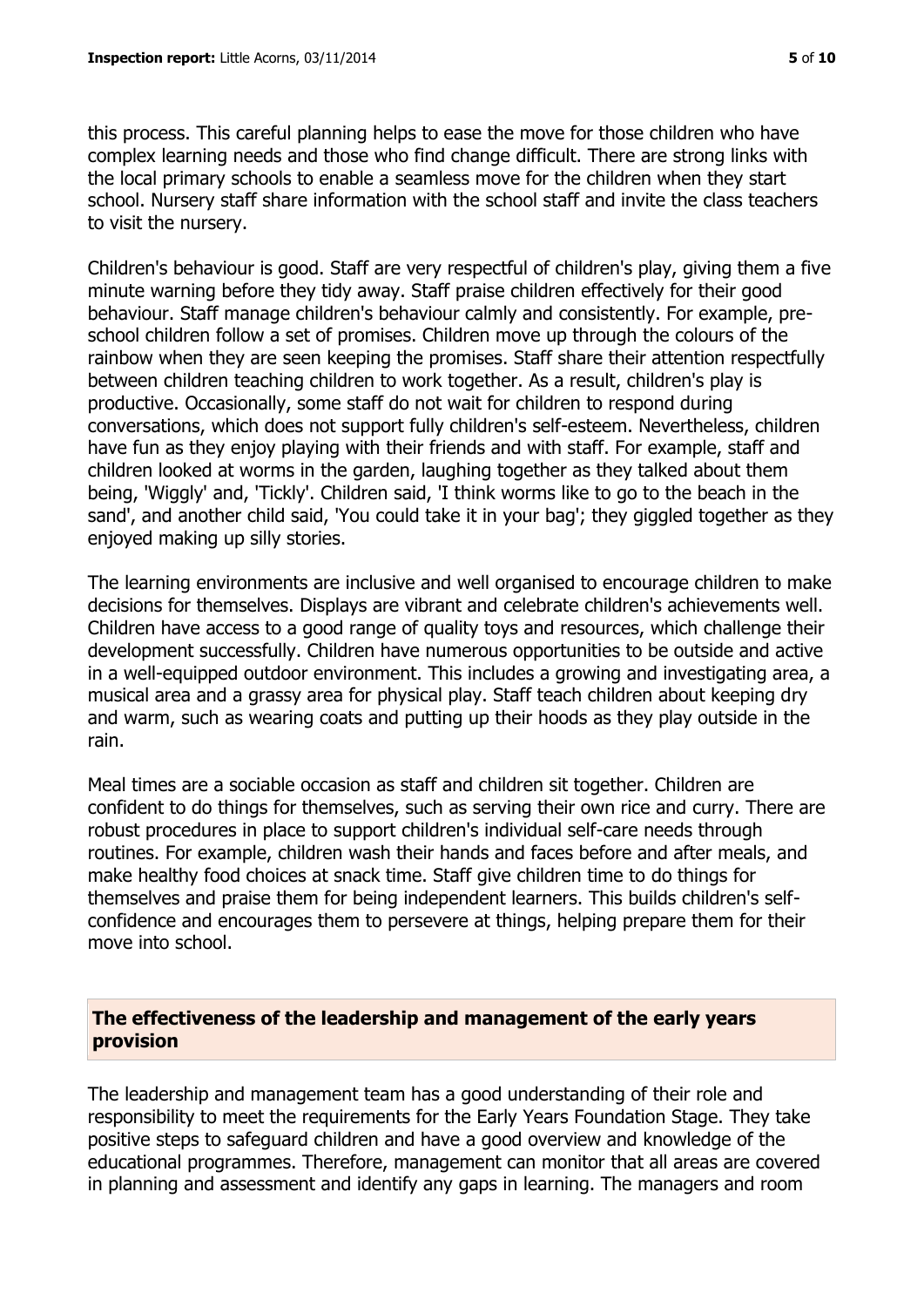leaders rigorously implement appropriate safeguarding procedures and work closely with other agencies when necessary to promote children's welfare. Risk assessments are in place; these include the daily monitoring of the indoor and outdoor environment. This ensures that the premises and equipment are safe and suitable. The managers ensure fire drills take place and that staff and children are fully aware of the fire evacuation procedure. The use of rigorous recruitment and induction procedures, mean that children receive care from staff that undergo appropriate checks and who are aware of the nursery's policies and procedures.

The nursery has made substantial progress since its last inspection and staff promote children's welfare to meet their needs well. All staff contribute to the monitoring process and plans for the future are well targeted. There is a strong commitment and capacity to maintain continuous improvement to raise standards further, based on effective selfevaluation procedures. Staff use clear action plans and regularly network with local authority advisors to identify areas for development. The recently re-structured leadership team has a clear vision for the future. For example, they have enhanced staff confidence enabling them to skilfully develop the toddler's learning environment and the outdoor area. The team has a good understanding of what they need to do to promote outcomes for children further. For example, they have plans to introduce staff-on-staff observations to identify staff's skills and promote consistency in staff delivery of the Early Years Foundation Stage.

The managers use ongoing supervisions and appraisals to identify staff's strengths and weaknesses and inform future training plans. This supports staff's continued professional development and motivates staff. This creates an environment that benefits the children and brings all teaching to a consistently good standard. They regularly review policies and procedures and meet with the staff team to discuss this.

Parents confirm that they are very pleased with the nursery and of how well their children have developed since recent improvements. They comment that they are, 'Close to staff and we get on really well'. Parents say, 'We are glad we stayed to benefit from the improvements to the nursery'. Overall, parents feel staff are helpful and supportive and keep them well informed about the latest news through newsletters, daily conversations and meetings. Information is on display for parents within the nursery. Staff encourage parents to give them feedback and there are established systems in place for this. For example, parents complete questionnaires and suggestion slips during their time at the nursery and this information informs future development plans.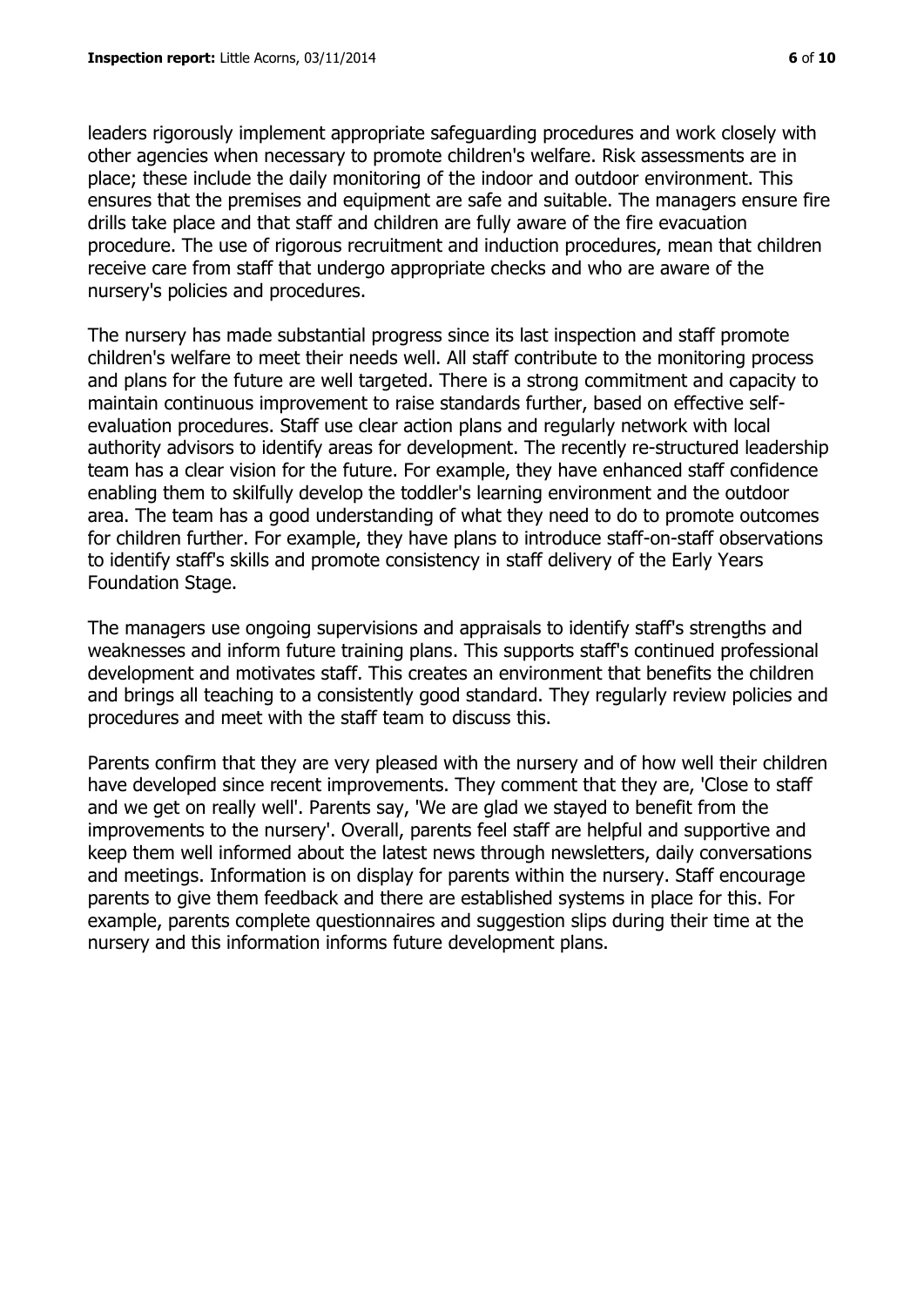# **What inspection judgements mean**

# **Registered early years provision**

| <b>Grade</b> | <b>Judgement</b>        | <b>Description</b>                                                                                                                                                                                                                                                                                                                                                                                |
|--------------|-------------------------|---------------------------------------------------------------------------------------------------------------------------------------------------------------------------------------------------------------------------------------------------------------------------------------------------------------------------------------------------------------------------------------------------|
| Grade 1      | Outstanding             | Outstanding provision is highly effective in meeting the needs<br>of all children exceptionally well. This ensures that children are<br>very well prepared for the next stage of their learning.                                                                                                                                                                                                  |
| Grade 2      | Good                    | Good provision is effective in delivering provision that meets<br>the needs of all children well. This ensures children are ready<br>for the next stage of their learning.                                                                                                                                                                                                                        |
| Grade 3      | Requires<br>improvement | The provision is not giving children a good standard of early<br>years education and/or there are minor breaches of the<br>safeguarding and welfare requirements of the Early Years<br>Foundation Stage. We re-inspect nurseries and pre-schools<br>judged as requires improvement within 12 months of the date<br>of inspection.                                                                 |
| Grade 4      | Inadequate              | Provision that is inadequate requires significant improvement<br>and/or enforcement action. The provision is failing to give<br>children an acceptable standard of early years education and/or<br>is not meeting the safeguarding and welfare requirements of<br>the Early Years Foundation Stage. It will be monitored and<br>inspected again within six months of the date of this inspection. |
| Met          |                         | There were no children present at the time of the inspection.<br>The inspection judgement is that the provider continues to<br>meet the requirements for registration.                                                                                                                                                                                                                            |
| Not met      |                         | There were no children present at the time of the inspection.<br>The inspection judgement is that the provider does not meet<br>the requirements for registration.                                                                                                                                                                                                                                |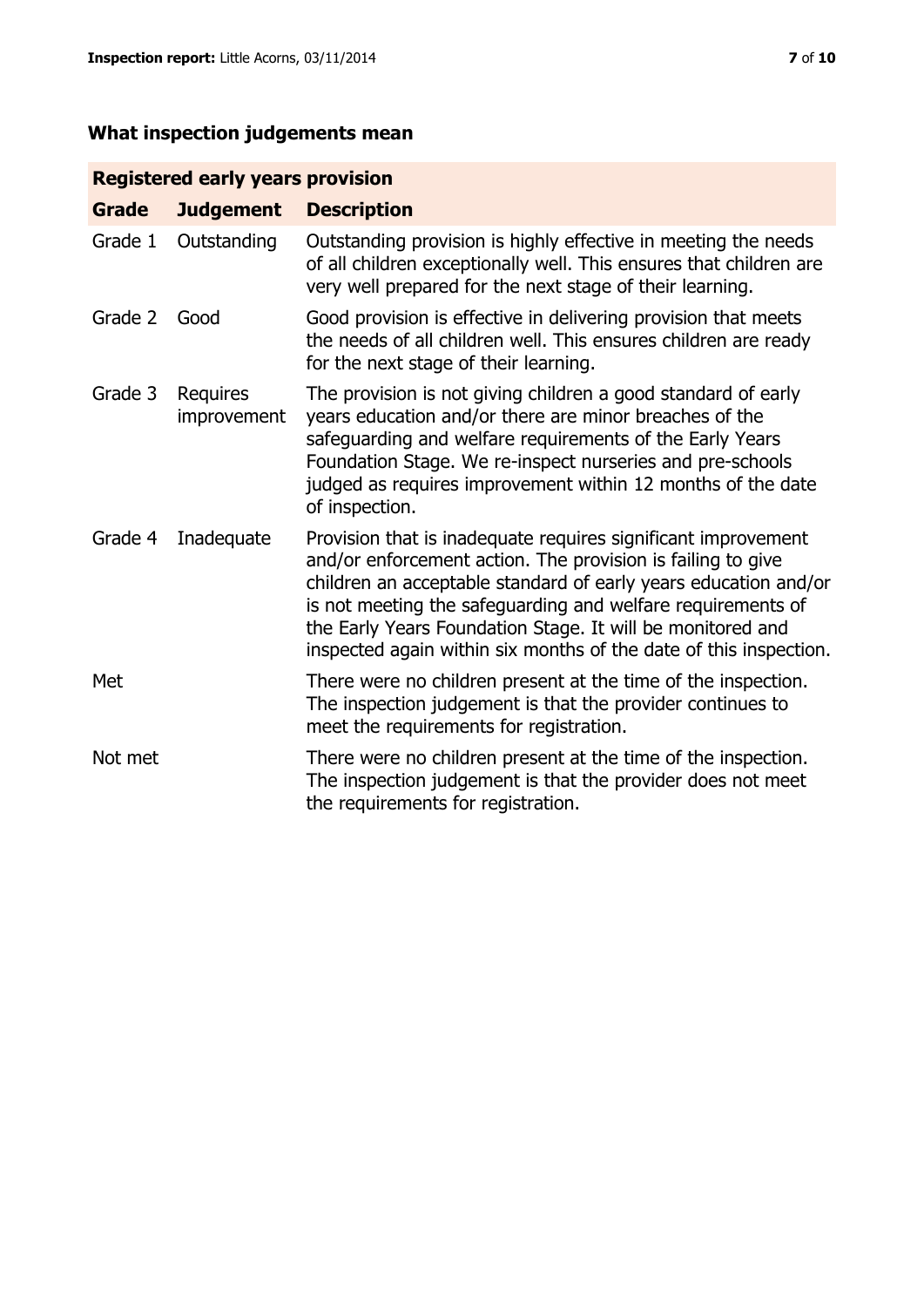#### **Inspection**

This inspection was carried out by Ofsted under sections 49 and 50 of the Childcare Act 2006 on the quality and standards of provision that is registered on the Early Years Register. The registered person must ensure that this provision complies with the statutory framework for children's learning, development and care, known as the Early Years Foundation Stage.

# **Setting details**

| Unique reference number            | EY336168                              |
|------------------------------------|---------------------------------------|
| <b>Local authority</b>             | South Gloucestershire                 |
| <b>Inspection number</b>           | 980898                                |
| <b>Type of provision</b>           | Full-time provision                   |
| <b>Registration category</b>       | Childcare - Non-Domestic              |
| Age range of children              | $0 - 5$                               |
| <b>Total number of places</b>      | 44                                    |
| Number of children on roll         | 51                                    |
| <b>Name of provider</b>            | Mrs Woodman And Mrs Evans Partnership |
| <b>Date of previous inspection</b> | 20/05/2014                            |
| <b>Telephone number</b>            | 01454 850 122                         |

Any complaints about the inspection or the report should be made following the procedures set out in the guidance *'Complaints procedure: raising concerns and making complaints* about Ofsted', which is available from Ofsted's website: www.ofsted.gov.uk. If you would like Ofsted to send you a copy of the guidance, please telephone 0300 123 4234, or email enquiries@ofsted.gov.uk.

# **Type of provision**

For the purposes of this inspection the following definitions apply:

Full-time provision is that which operates for more than three hours. These are usually known as nurseries, nursery schools and pre-schools and must deliver the Early Years Foundation Stage. They are registered on the Early Years Register and pay the higher fee for registration.

Sessional provision operates for more than two hours but does not exceed three hours in any one day. These are usually known as pre-schools, kindergartens or nursery schools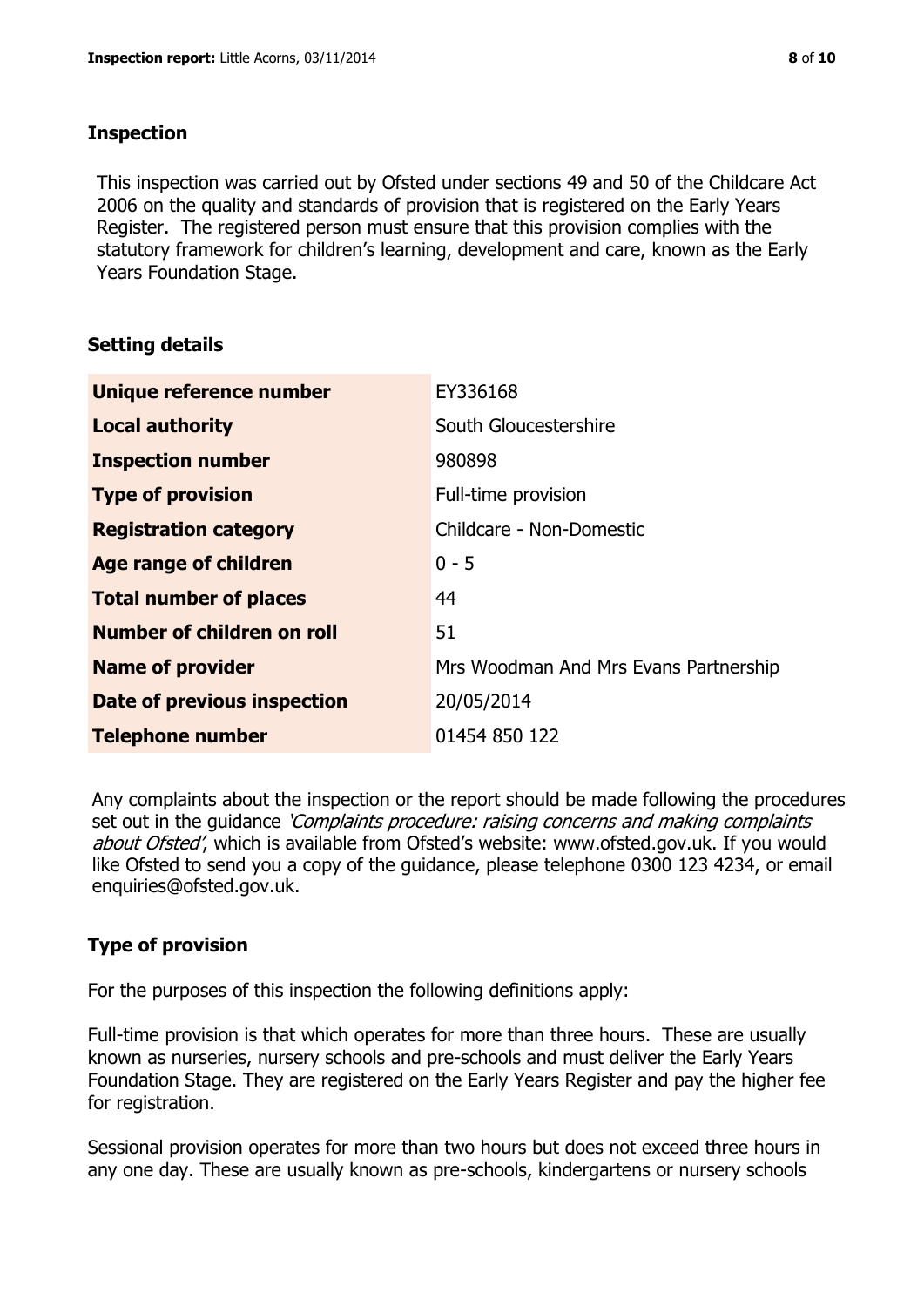and must deliver the Early Years Foundation Stage. They are registered on the Early Years Register and pay the lower fee for registration.

Childminders care for one or more children where individual children attend for a period of more than two hours in any one day. They operate from domestic premises, which are usually the childminder's own home. They are registered on the Early Years Register and must deliver the Early Years Foundation Stage.

Out of school provision may be sessional or full-time provision and is delivered before or after school and/or in the summer holidays. They are registered on the Early Years Register and must deliver the Early Years Foundation Stage. Where children receive their Early Years Foundation Stage in school these providers do not have to deliver the learning and development requirements in full but should complement the experiences children receive in school.